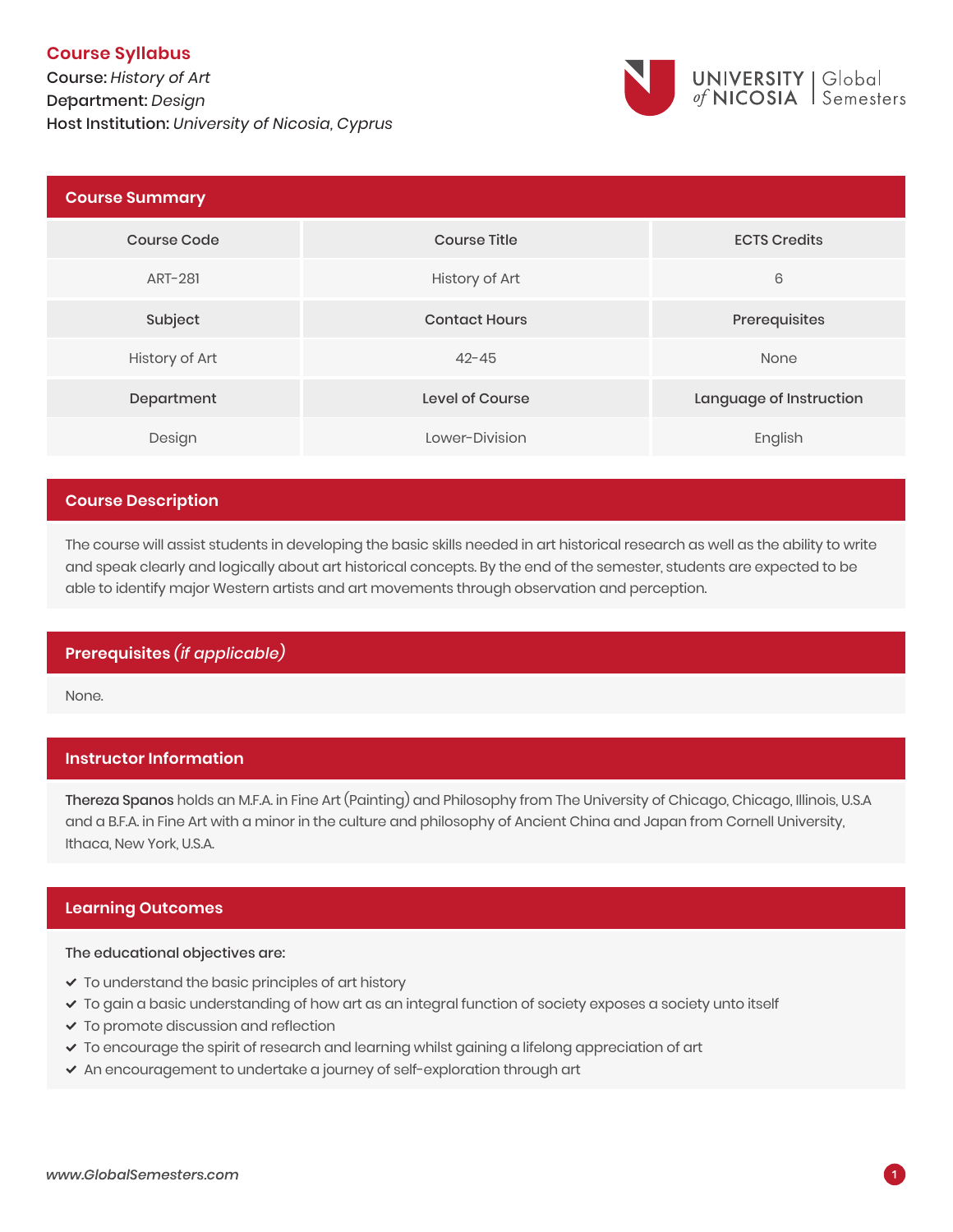## **Course Outline**

### Class Sessions:

- **1.** The Mind in the Cave.
- **2.** Permanence in Egypt.
- **3.** Archaic, Classical and Hellenistic Greece.
- **4.** Ancient Rome, Portraits and Propaganda.
- **5.** The Middle Ages, The Romanesque, Pilgrims and Progress.
- **6.** God as Light, The Gothic.
- **7.** The Early Renaissance and the Conquest of Reality.
- **8.** The High Renaissance.
- **9.** Early India and the Rise of Buddhism.
- **10.** Early China, Taoism and Confucianism.
- **11.** Impressionism, A New Aesthetic.

### **Tasks and Assignments**

During this course, students will have to complete a series of short course assignments, projects and journals.

### **Evaluation and Grading**

#### Grading

| Assignements:                 | <b>20%</b> |
|-------------------------------|------------|
| Attendance and Participation: | 20%        |
| <b>Class Presentation:</b>    | 20%        |
| Final Exam:                   | 40%        |

### **Readings and Resources**

Required Textbook

Art History, Marilyn Stokstad *(Pearson Eduction, 2002)*

#### Recommended Additional Reading

- Ancient and Medieval Art *(The Guernsey Press Ltd, London)*
- Experience Art Around Us *(West Publishing Company, USA)*
- The Story of Art *(Phaidon Oxford, London)*